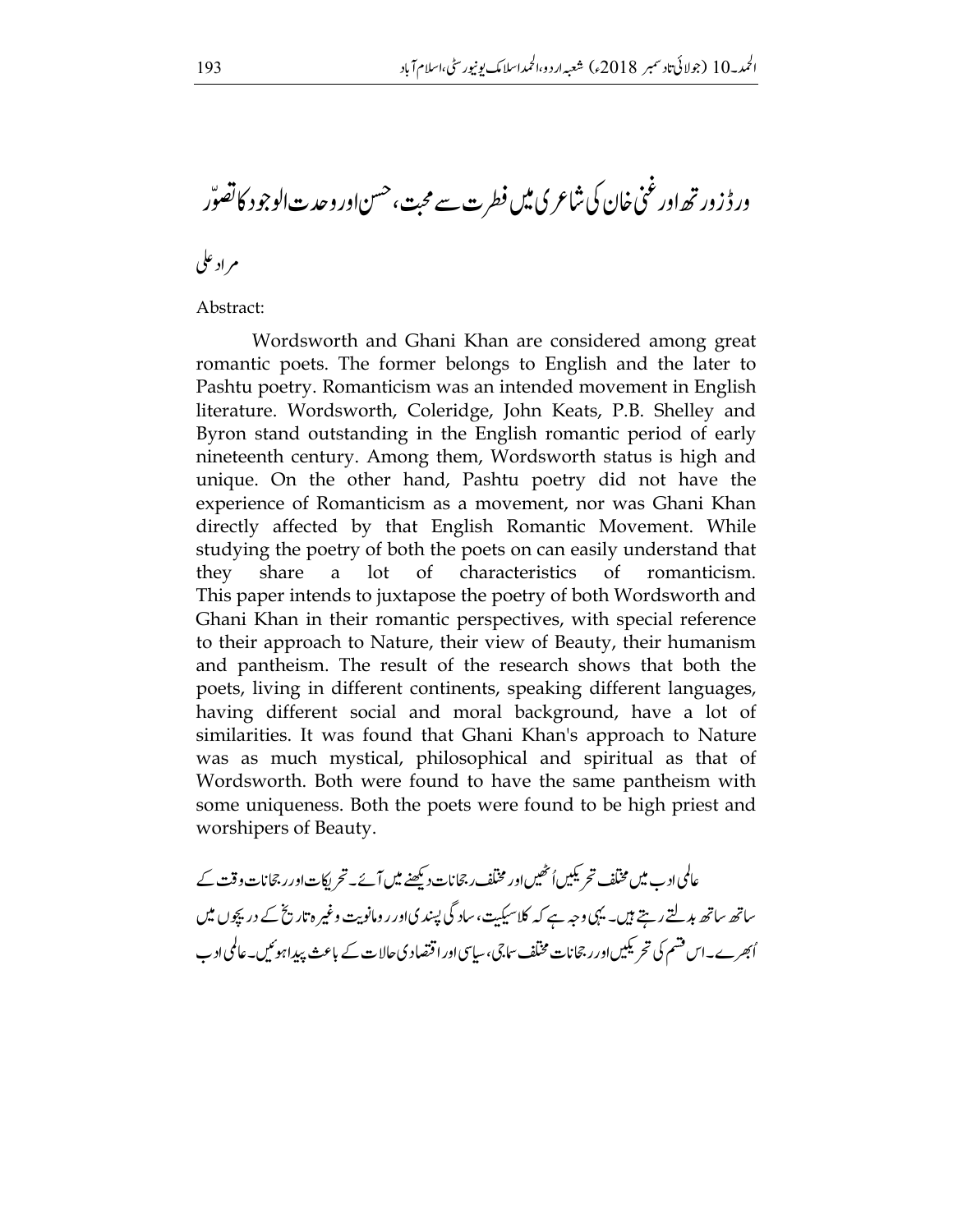کے مطالعے سے بیہ بات سامنے آتی ہے کہ اِن تحر یکوں میں رومانویت دلچپیںاور عالمگیریت کے لحاظ سے ایناثانی نہیں ر کھتی۔ یہ بناوٹی طر زِ تحریر کی بجائے سوچ و فکر کی اصل حالت کی عکاسی کرتی ہے۔ یہ رسمی قیود اور حاکمانہ ادب کو ٹھکراتی ہے۔جذبات،احساسات اس تحریک میں حیکتے دیکتے ہوئے نظر آتے ہیں۔رومانویت روئے زمین پرانتہائی بااثر تحریک رہی ہے۔

ر ومانویت د نپاکے نقشے پر اٹھار ویں اور انیسویں صدی میں ظہور یذیر ہو ئی۔ یہ نو کلاسکی یا نقلی کلاسکی فن، فلسفہ، مذہب اور ساست کے خلاف اُبھر کر سامنے آئی۔ رومانوی دور میں ہمیں حذیاتیت، معروضیت کے خلاف ردّ عمل، طبقہ عالیہ پر تنقید، رسمی قواعد کے نقل سے انحراف، عقل کے غلبے سے بے التفاتی اور مقصدیت کے اتحاد پر تنقيد؛ديھنے کوملتی ہے۔بقول پر وفيسر انور جمال:

"رومانویت زندگی کا ایک ایپا مخصوص روبہ ہے جس میں آزاد خیالی، اناپرستی، لااُ پالیت،خود پسند کیاور بغاوت کے عناصر پائے جاتے ہیں۔۔۔۔۔رومانویت وہ طر ز احساس اور اندازِ اظہار ہے جس میں فکر کے مقاملے میں تنخیل کی گرفت مضبوط ہو۔خیال وخواب کی گل یوش وادی میں کھوئے رہنار ومانویت ہے۔ '' (<sup>1)</sup> اس تعریف کی روسے ر ومانویت کی بنیاد عقل کی بجائے خخیل پر ہے۔ ڈاکٹر محمہ خان اشر ف اپنی کیاب ''رومانویت اور اردوادب میں رومانوی تحر یک '' میں رومانویت کی تعریف اس طرح کرتے ہیں۔

> ''رومانویت کی اصطلاح فن وادے کے اس د ور کو ظاہر کرنے کے لیے استعال کی جاتی ہے جواٹھار ویں صدی کے آخر سے شر وع ہوااور جس نے عقلیت،ر واپت پسند ی، ۔<br>توازن اور نظم وضبط کے مقاملے میں تنخیل، جذبہ ، وحدان، بغاوت اور انفرادیت کو اپنے فن کی بنیاد بنایا۔ <sup>دد</sup> <sup>(2)</sup>

''کشاف تنقید کیاصطلاحات'' میں حفیظ صدیقی رومانویت کے مختلف خد وخال کے بارے میں لکھتے ہیں : 'نکلاسیکت اور رومانویت دراصل دو متضاد اد بی رجحانات بی<sub>ک</sub>، وفور حذیات، آزاده روی، نرگست، اناست، انفرادیت پیندی، وسعت طلحی، فطرت برسی، حدت طراز دی، جوش و ہجان، قرون وسطلٰ سے دلچیں، فلسفیانہ تصوریت و مثالت،اد بی، معاشر تی اور ساسی قیود کے خلاف بغاوت،مافوق الفطر ت، تخیرافر وزاور بُراَس ارامور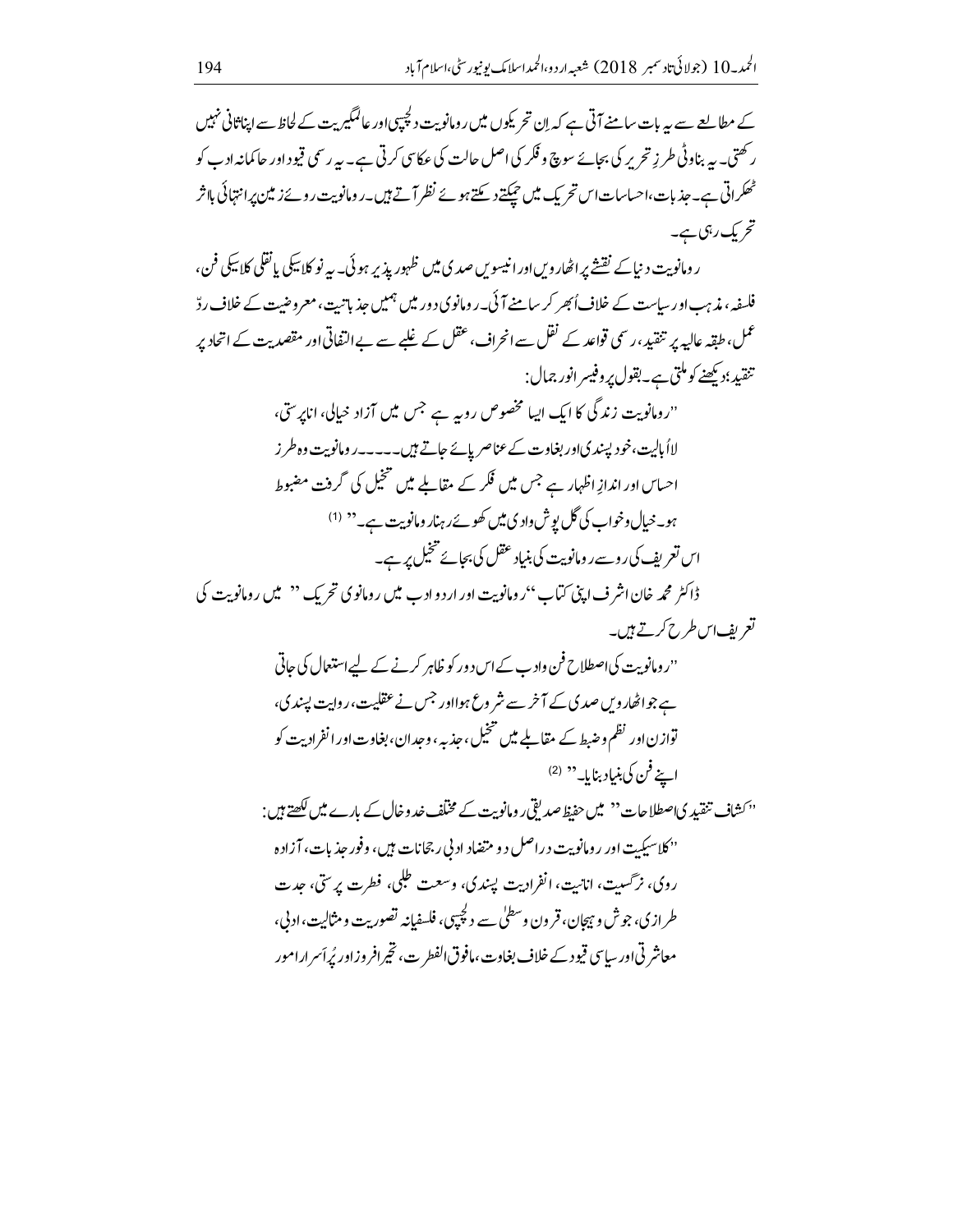سے دلچیہی، تصوف سے شغف، جبلی طر زعمل اور غیر متمد ن فطر ی زند گی کی طر ف م اجعت، پر جوش حذیات کا بے ساختہ اظہار، ہیئت پر مواد کی تر جیج طریقہ ءراسخہء قدما سے انحراف، عقل پر وجدان کی ترجح، فطرت پسندی اور تنخیل کی فراوانی، رومانت کے نمایاں خدوخال ہیں۔ '' (3)

ر ومانوی تحریک کے در آنے کے ساتھ ہی موضوعی ( جذباتی) شاعری ادب میں روشاس ہو ئی۔رومانوی شاعری ہمیں واپس فطرت کی طرف لوٹاتی ہے۔ یہ دیہی زند گی میں دلچیپی کواُبھارتی ہے۔ یہ جذبات اور احساسات متعارف کراتی ہے۔ یہ ماضی میں ہماری دلچپپی مر کوز کرتی ہے۔ یہ آزادی سے محبت کا دم بھرتی ہے۔ یہ بالا طبقے کی بجائے عام انسان کو نمایاں کرتی ہے۔ یہ خارجی د نیاکے حسن کے گن گاتی ہے۔

ورڈ ز ورتھے، کالرج، کیٹس، پائرن اور شلے ابتدائی انیسوس صدی کے انگریزی رومانوی دور کے در ختال ستارے ہیں۔ان میں ور ڈزور تھ کا مقام بہت بلند ہے۔ان کی شاعر ی میں تقریباً تمام رومانوی خصوصیات پائی جاتی ہیں۔ اد بی نظریات اور تحریکیں ایک ملک سے سفر کرتی ہو ئی د وسرے ملک کو حاتی ہیں اور دیگر زبانوں کے اد بی ر جحانات پراثر انداز ہوتی ہیں۔ یوں جغرافیائی سر حدیں مٹ جاتی ہیں اور ایک زبان کاادب دوسر ی زبان کے ادب کو متاثر کرتاہے۔انگریزی رومانویت کابلاواسطہ پابالواسطہ دیگر عالمی ادب پراثریڑاہےاور اساعتبار سے پشتواد ب بھی اس سے متاثر ہوئے بغیر نہیں رہ بیک پشتواد ب ر ومانوی جذبے سے بھر پور ہے۔ تاہم انگریزی ادب کی طرح پشتواد ب میں یا قاعدہ کوئی رومانوی تحریک نہیں چلی۔انگریزی شاعری میں رومانوی تحریک ورڈز ورتھ اور کالرج کی Lyrical Ballad کی اشاعت سے شر وع ہو ئی۔ بالفاظ دیگر، پشتور ومانویت انگریز پی رومانویت کا براہ راست منتیجہ نہیں ہے۔ به پشتوادب میں پہلے ہی سے لاشعور ی طور پر موجود تھی۔خوشحال خان <sub>فٹنگ</sub> کی مثال کیجیے جوائگریز <sub>کی</sub>ں ومانوی شعراء کے دور سے بھی پہلے گزر ہیں لیکن ان کاکلام دیکھیے توان کے ہاں حد درجہ تنخیل اور رومانس پا باجاتا ہے۔ان کی شاعر ی میں عقلیت کی بجائے تخیل پر زور ہے۔ بیسویں صدی کے شعراء کے کلام میں رومانویت میں انتہائی پختگی نظر آتی ہے ۔ سیّد رسول ر سا، فضل حق شیدا،اجمل حیّک، بونس خلیل،عبدالرحیم مجذوب،اشر ف مفتون اور غنی خان کور ومانوی شعراء سمجهاجاتاہے۔

مذ کوره بالا پشتور ومانوی شعراء میں عبدالغنی خان نمایاں مقام رکھتے ہیں۔ دیگر اٹکریزی رومانوی شعراء کی نسبت اُن کے اور ور ڈز ور تھ کے کلام میں بہت زیادہ مشابہت پائی جاتی ہے۔ دنیا کی ادبی تاریخ میں شاذ ہی ایساہو تاہے کہ دوعظیم شاعر جن کا تعلق دو مخلف براعظموں سے ہوں،ر نگ ونسل اور زبانیں بھی ایک دوسرے سے مخلف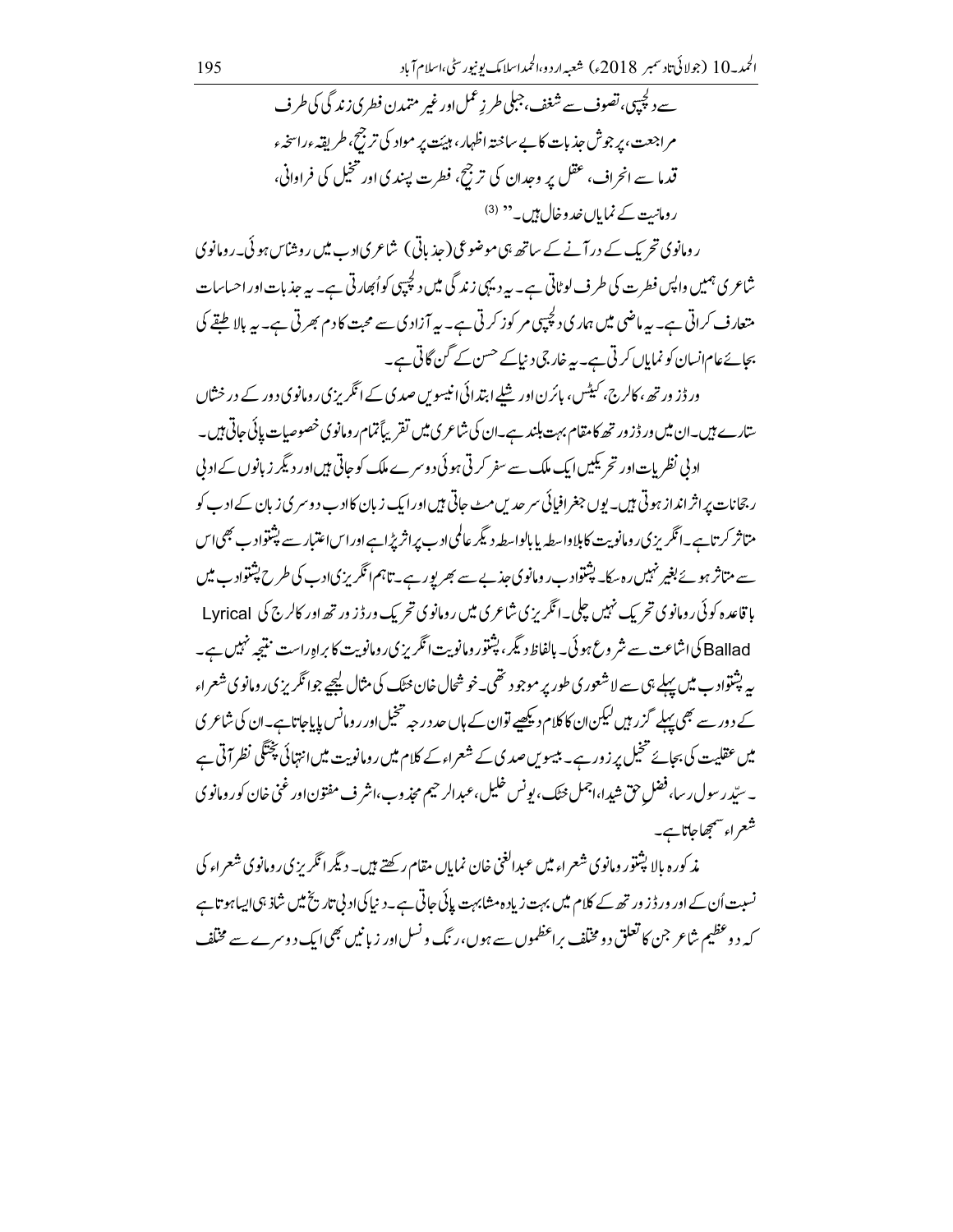ہوں، دونوں کے در مبانی زبانی فصل بھی موجود ہو، مخلّف ثقافتوںاور مذاہب سے تعلق رکھتے ہوںاور پھر بھی فکر و فن میں مما ثلت پائی جاتی ہوں تواس ضمن میں ور ڈز ور تھ اور غنی خان کے نام لیے جا سکتے ہیں۔زیرِ نظر مقالے کا مقصد ولیم ور ڈز ور تھ اور غنی خان کی ر ومانوی شاعری کے چند خصوصیات کا تقابلی جائزہ ہے۔ ور ڈزور تھ اور غنی خان کی شاعر کی میں <sup>حسن</sup> اور فطرت سے محبت :

فطرت اور مناظر فطرت سے محبت کم و بیش ہر شاعر کے ہاں پائی جاتی ہے۔ور ڈزور تھ اور غنی خان دونوں فطرت پرست ہیں۔ ورڈز ورتھ نے اپنی جوانی، فطرت کی آغوش میں گزاری۔اُس کے چاروں طرف فطرت ہی فطرت تھی۔اُس نے فطرت کاقریب سے مشاہدہ کیا۔ Titern Abbeyایک ایک نظم ہے جس کاموضوع فطرت ہے۔ پانچ برس دور رہنے کے بعد شاعر دوسر کی مرتبہ Titern Abbey کی سپر کرتاہے۔ شاعر ہمیں یہ بتاکرا پیْ بات کا آغاز کرتا ہے کہ وہ بچپن میں حواس کے ذریعے فطرت کے مخلّف اشاء سے لطف اندوز ہوا کرتا تھا۔ کہنے کا مطلب بہ ہے کہ وہ سبز ہ زار،حہنڈاور ندی جیسے مخلّف اشاءِ فطر کیآ وازوں کو س کراور ر نگوں کودیکھ کر کیاکر تاتھا، کہتا

> There was a time when meadow, grove and stream, The earth and every common sight, To me did seem Apparelled in celestial light.<sup>(4)</sup>

("Immortality Ode", Lines 1-4)

 $:\subsetneq$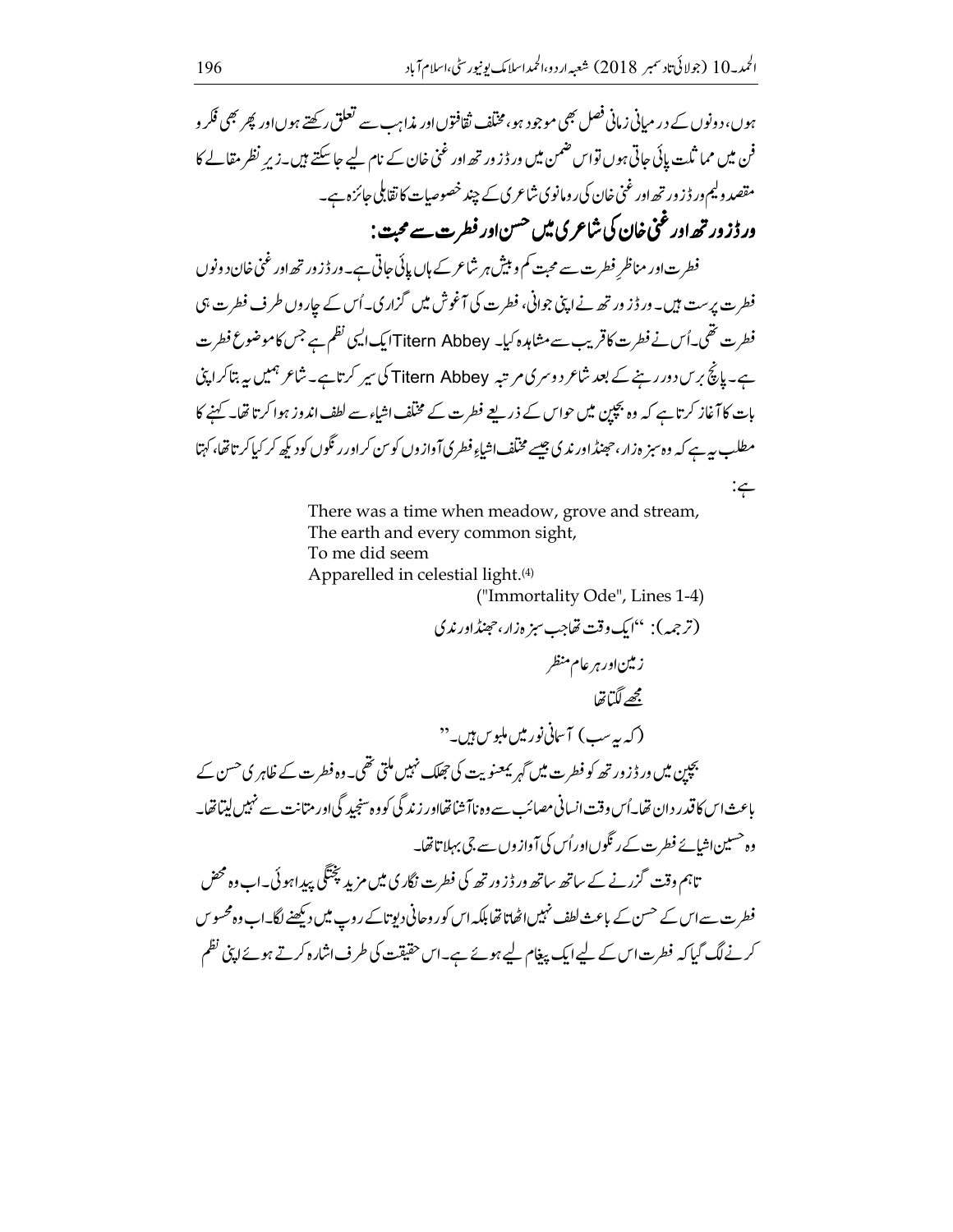کہتاہے:

"Ode: Intimations of Immortality from Recollections of Early Childhood"." ين وه

I only have relinquished one delight To live beneath your habitual sway.

The clouds that gather round the setting sun Do take a sober colouring from an eye That hath kept watch over man's mortality: Another race hath been, and other palms are won. (5) ("Immortality Ode", Lines 195-96, 201-204)

Thanks to the human heart by which we live, Thanks to its tenderness, its joys, and fears, To me the meanest flower that blows can give Thoughts that do often lie too deep for tears.<sup>(6)</sup> ("Immortality Ode" Lines: 205-208)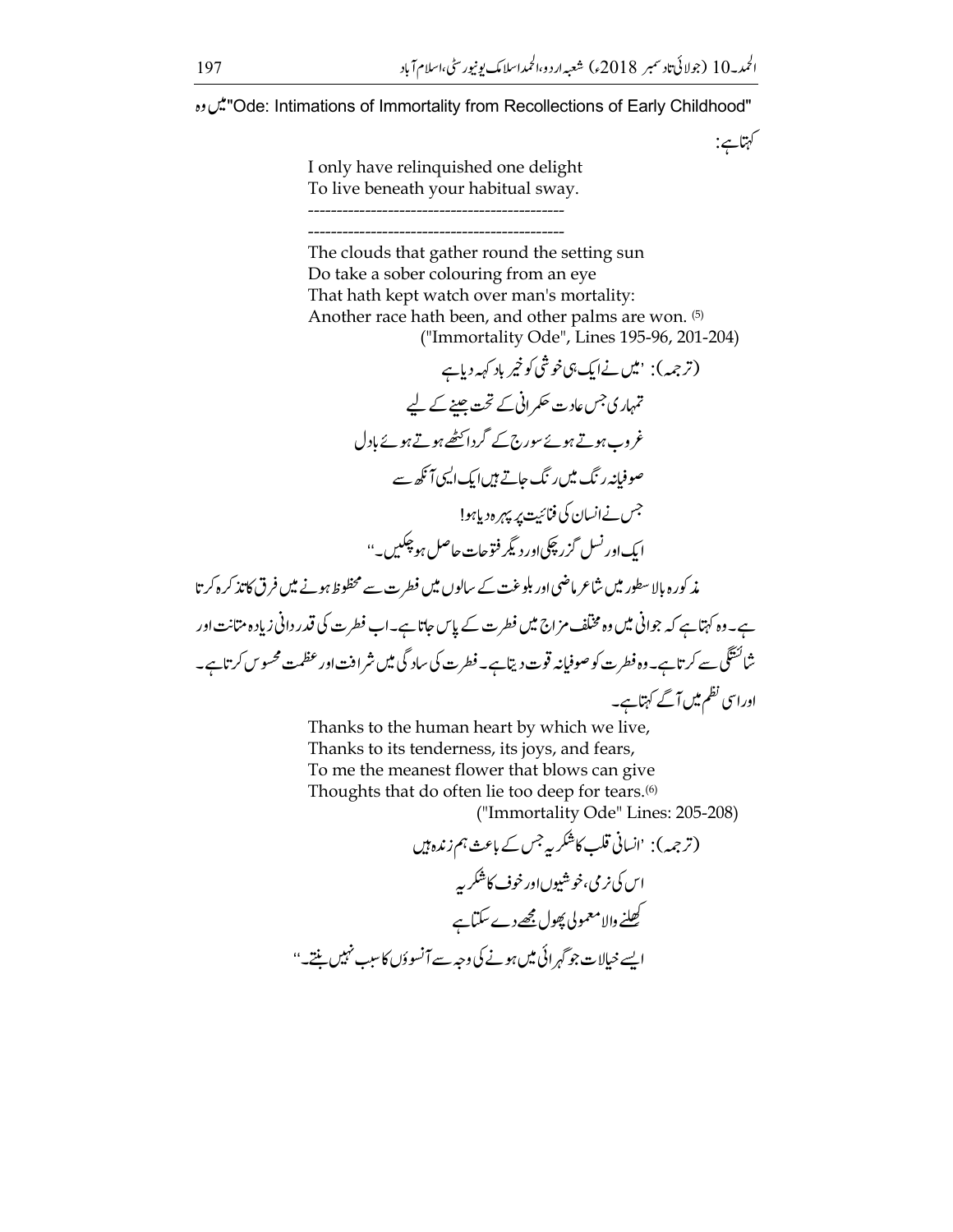For oft when on my couch I lie In vacant or in pensive move They flash upon that inward eye Which is the bless of solitude Then my heart with pleasure fills And dances with the daffodils.<sup>(7)</sup>

شاعری تنہائی کے لمحات میں میٹھے احساسات سے دوجار ہوتا ہے۔ Tintern Abbey میں وہ ان خوشیوں کااظہار کرتاہے جواُسے اُس وقت محسوس ہوتی ہیں جب وہ فطرت کا دوبارہ دیدار کرتاہے۔ ور ڈز ورتھ کہتا ہے کہ فطرت غم کے مارے دِلوں کاپریشان حال ذہنوں کے دُ کھ کا مداواکر ٹی ہے۔ غنی خان فطرت کو بالکل اسی طرح جاہتا ہے جس طرح ور ڈز ور تھ جاہتا ہے۔ وہ موسموں کی گرد ش سے بھی لطف اند وز ہوتاہے۔اپنی شاعرانہ زندگی کے ابتدائی دور میں وہ بھی فطرت سے اُس کے ظاہر کی <sup>حس</sup>ن کے باعث لطف اند وز ہو تاہے۔اُس میں اِس احساس کالمس بھی پایاجاتاہے کہ سرماکے اند حیرے کے بعد نئی بہار آئے گی۔شاز ہہ بإبر ،اس بإرے میں لکھتی ہیں :

> His poems "Sparley" (Spring) is a good example of his hopes and aspirations that are joyous and filled with wonder. In his description of the natural scenery we the reader can feel his euphoria as if he was shouting with joy that new life has defeated death. (8)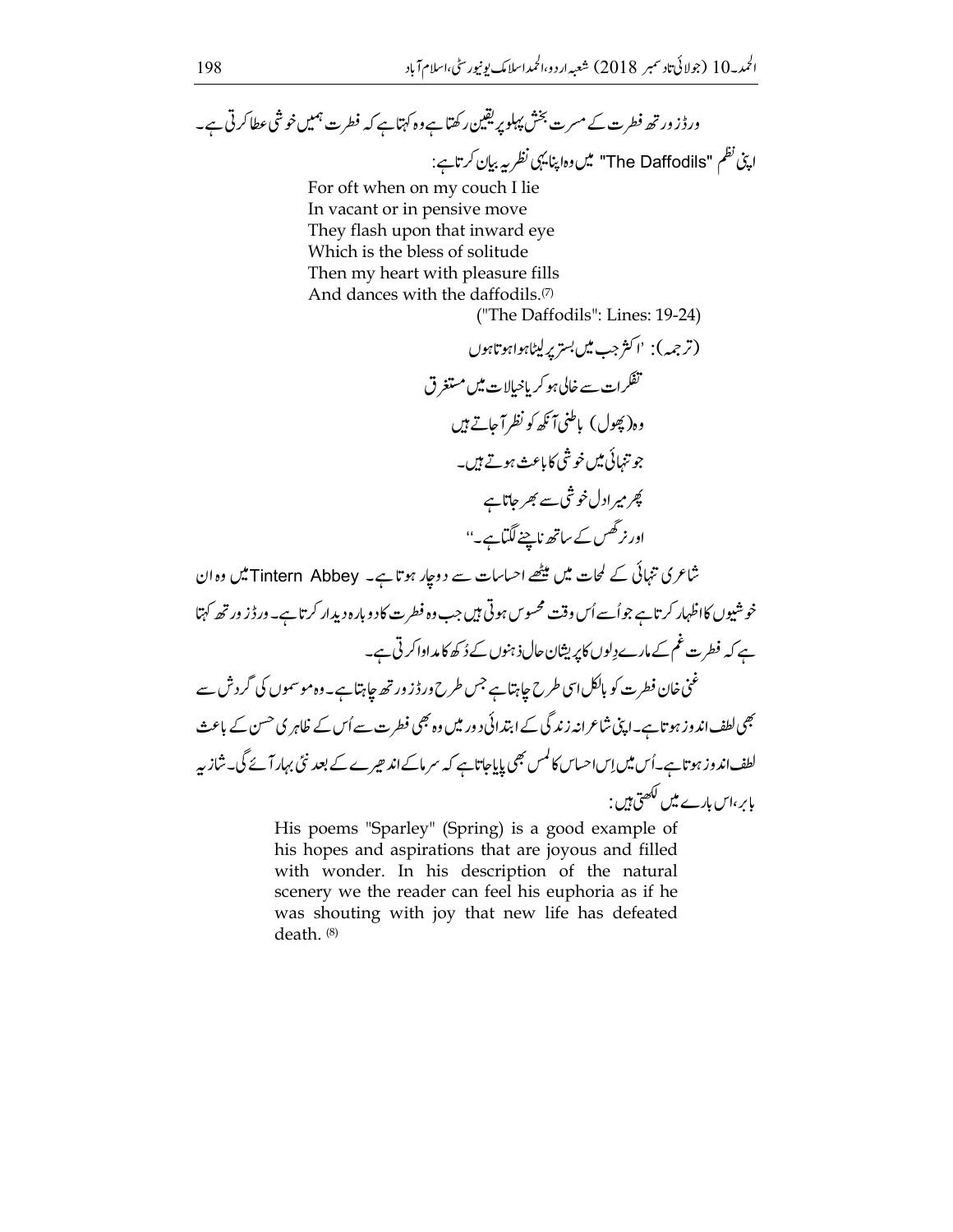$$
(7,7,8)
$$
 
$$
(7,7,8)
$$
 
$$
(7,7,8)
$$
 
$$
(7,7,8)
$$
 
$$
(7,7,8)
$$
 
$$
(7,7,8)
$$
 
$$
(7,7,8)
$$
 
$$
(7,7,8)
$$
 
$$
(7,7,8)
$$
 
$$
(7,7,8)
$$
 
$$
(7,7,8)
$$
 
$$
(7,7,8)
$$
 
$$
(7,7,8)
$$
 
$$
(7,7,8)
$$
 
$$
(7,7,8)
$$
 
$$
(7,7,8)
$$
 
$$
(7,7,8)
$$
 
$$
(7,7,8)
$$
 
$$
(7,7,8)
$$
 
$$
(7,7,8)
$$
 
$$
(7,7,8)
$$
 
$$
(7,7,8)
$$
 
$$
(7,7,8)
$$
 
$$
(7,7,8)
$$
 
$$
(7,7,8)
$$
 
$$
(7,7,8)
$$
 
$$
(7,7,8)
$$
 
$$
(7,7,8)
$$
 
$$
(7,7,8)
$$
 
$$
(7,7,8)
$$
 
$$
(7,7,8)
$$
 
$$
(7,7,8)
$$
 
$$
(7,7,8)
$$
 
$$
(7,7,8)
$$
 
$$
(7,7,8)
$$
 
$$
(7,7,8)
$$
 
$$
(7,7,8)
$$
 
$$
(7,7,8)
$$
 
$$
(7,7,8)
$$
 
$$
(7,7,8)
$$
 
$$
(7,7,8)
$$
 
$$
(7,7,8)
$$
 
$$
(7,7,8)
$$
 
$$
(7,7,8)
$$
 
$$
(7,7,8)
$$
 
$$
(7,7,8)
$$
 
$$
(7,7,8)
$$
 
$$
(7,7,8)
$$
 
$$
(7,7,8)
$$
 
$$
(7,7,8)
$$
 
$$
(7,7,8)
$$
 
$$
(7,7,8)
$$
 
$$
(7,7,8)
$$
 
$$
(7,7,8)
$$
 
$$
(7,
$$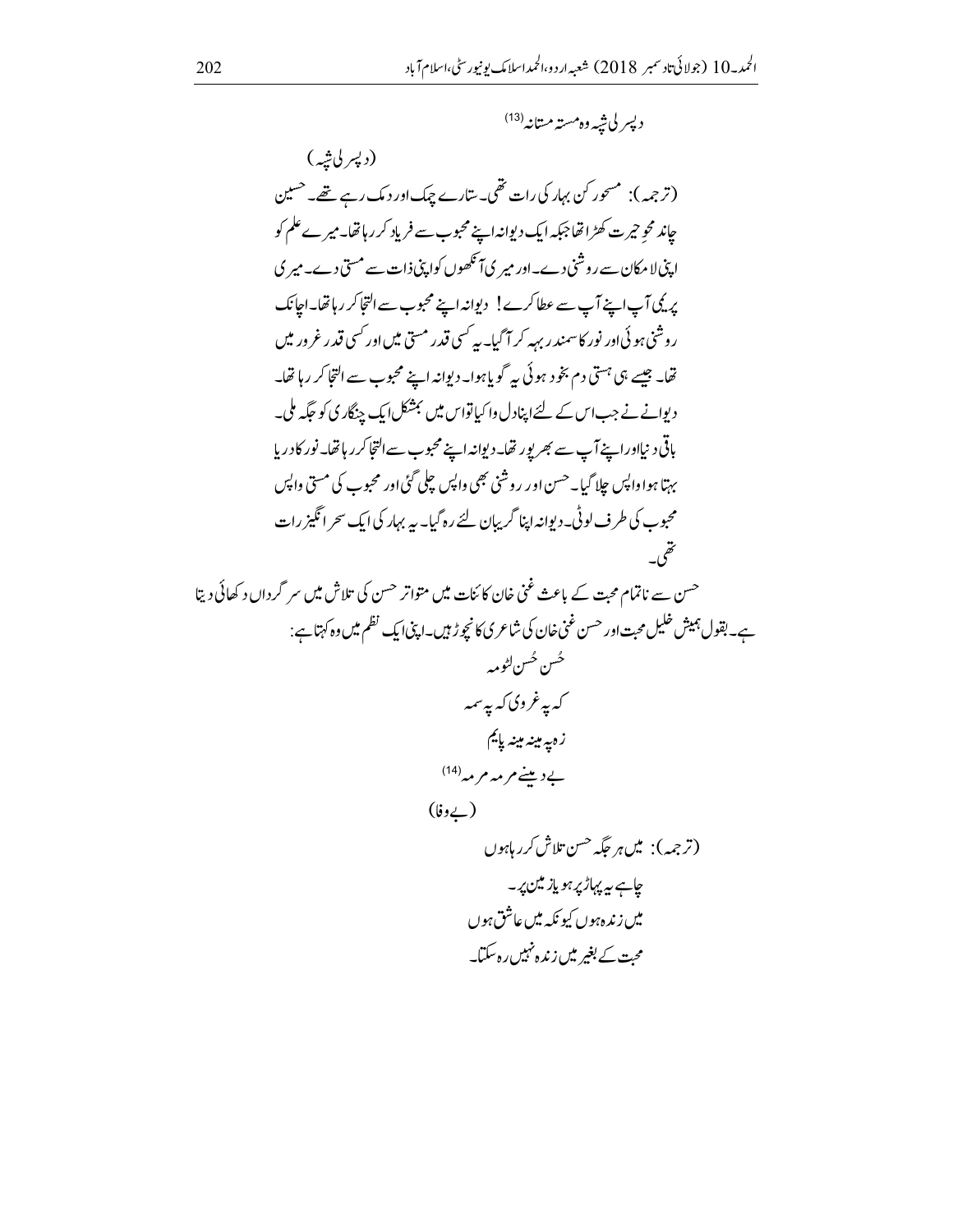ور ڈزور تھ اور غنی خان کا نظر پہ وحد ت الوجود : ور ڈز ور تھ اور غنی خان د ونوں کی شاعر ی میں نظر یہ وحدت الوجود کی مما<sup>شکتی</sup>ں بھی حد درجہ <del>ب</del>یں۔ور ڈز ور تھ کو حیکے ساروںاور لہلہاتے پھولوں میں خداکاوجود حجھکتاد کھائی دیتاہے۔اُس کاخیال ہے کہ فطرت خداکے وجود کاماد کیاظہار ہے۔وہ لکھتاہے:

> "An 'active' Principle:--howe'er removed From sense and observation, it subsists In all things, in all natures; in the stars Of azure heaven, the unenduring clouds, In flower and tree, in every pebbly stone That paves the brooks, the stationary rocks, The moving waters, and the invisible air.<sup>(15)</sup>

(The Excursion, Book 9, Lines 1-5)

(ترجمہ): "احساسات اور مشاہدات سے ماور لایک فعّال اصول کارفرماہے سپ چز وں،سپ فطرت،سپ ستاروں میں نیلگوں آسان کے ،پو حجل بادل، پھول <sub>ا</sub>ور در خت میں ،ہر گھسے پتھر میں جوندي پاڻاہے،ساکن چڻانيں ستے پانی اور غیر مر ئی ہوا<sup>دد</sup>

خدائی روح کا بیہ تصور تمام اشیائے فطرت میں موجود ہے۔اس کااظہار Tintern Abbey میں کیا گیاہے۔

And I have felt

A presence that disturbs me with the joy Of elevated thoughts: a sense sublime Of something far more deeply interfused Whose dwelling is the light of the setting sun And the round ocean and the living air And the blue sky, and the mind of man: A motion and a spirit that impels All thinking things, all objects of all thought, And rolls though all things.<sup>(16)</sup>

(TinternAbey, Lines 93 - 102)

(ترجمہ): "اور میں نے محسوس کیاہے۔ ایک وجو د جو مجھے پریشان کر تاہے خوشی کے ساتھ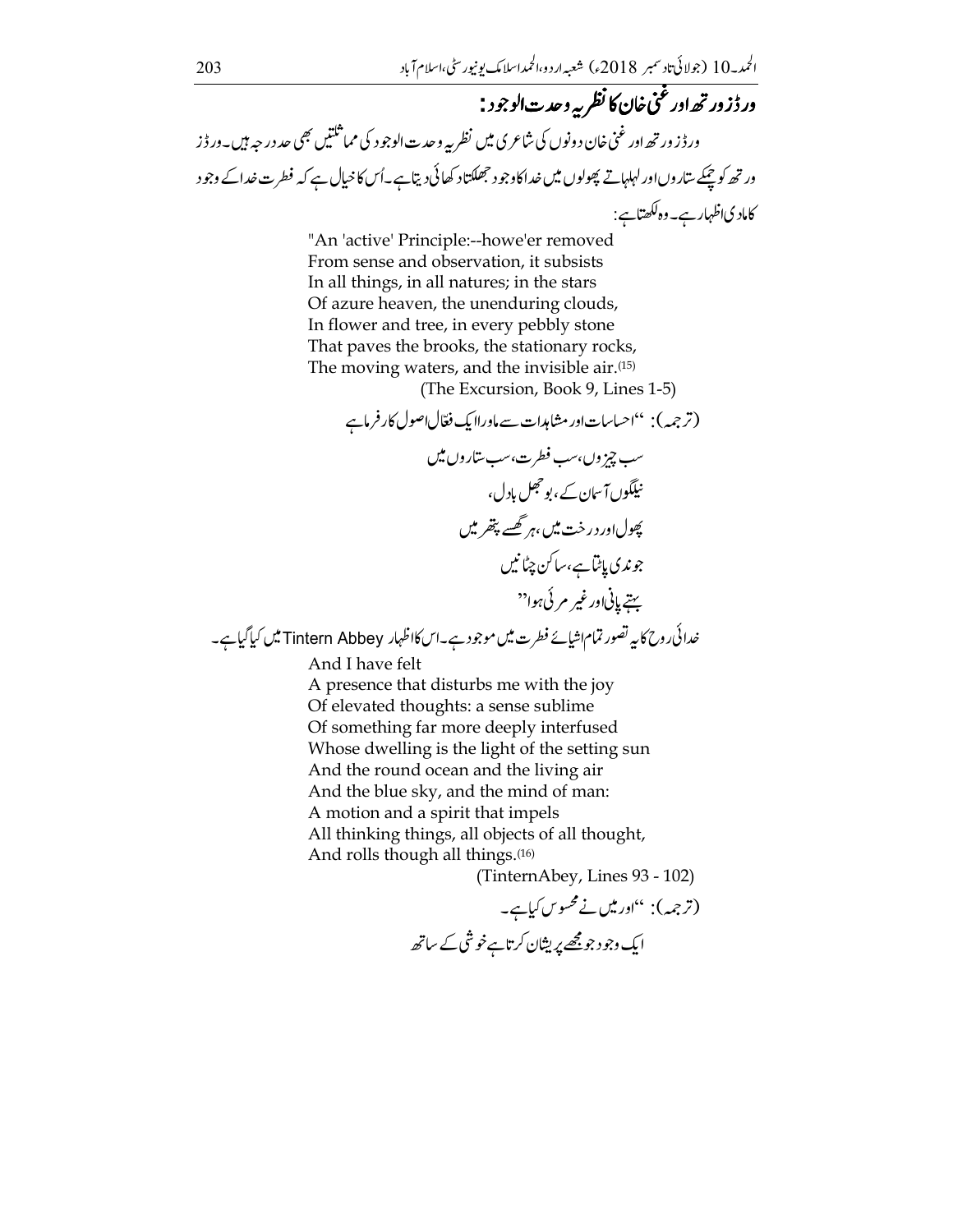"of Immortality from Recollections of Early Childhood" کی سطور میں ملتاہے:

Our birth is but a sleep and a forgetting: The Soul that rises with us, our life's Star, Hath had elsewhere its setting, And cometh from afar: Not in entire forgetfulness, And not in utter nakedness, But trailing clouds of glory do we come.<sup>(17)</sup> From God, who is our home: (lines 59 - 66)

$$
(7, 5, 1)
$$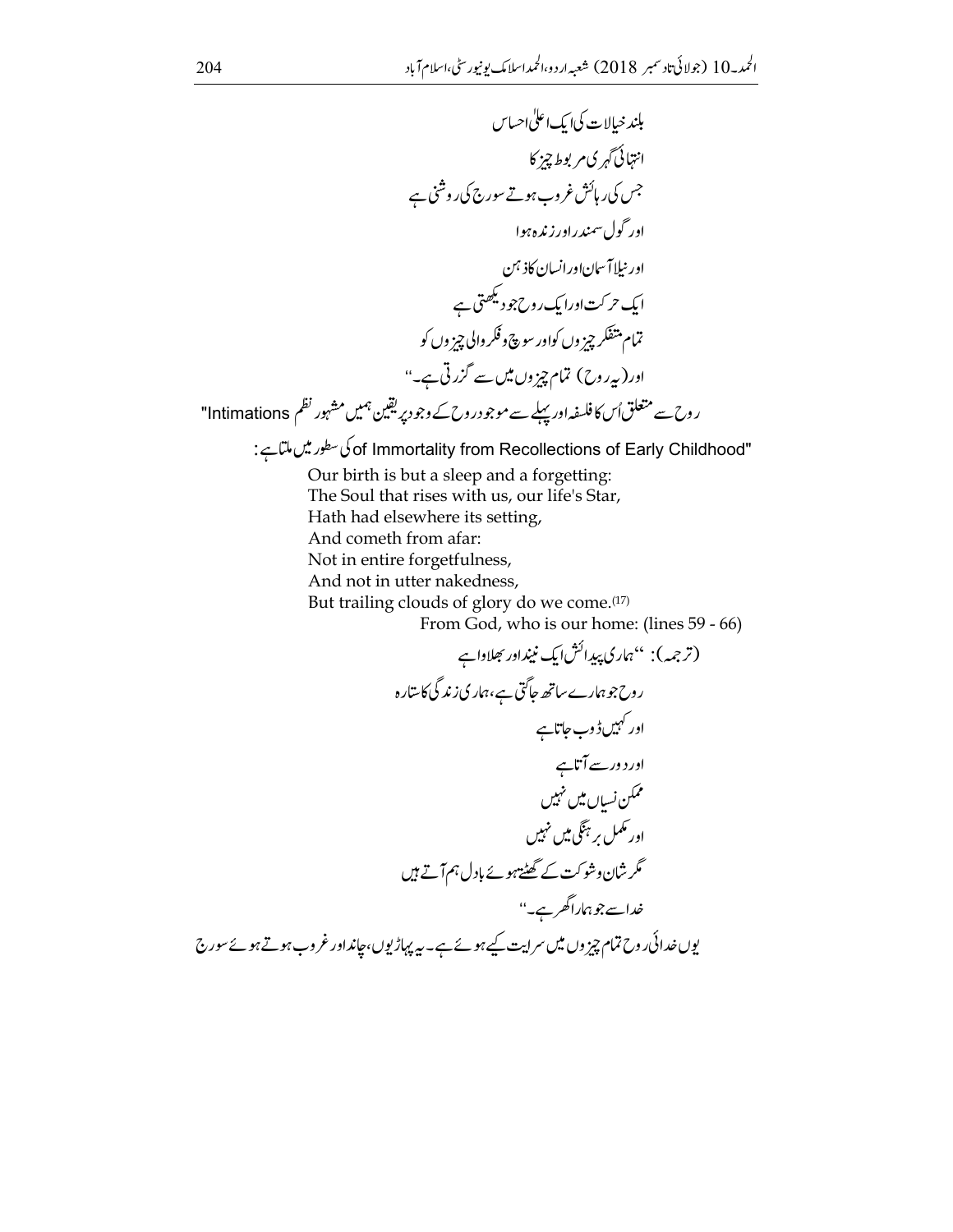کی روشنی میں موجود ہے۔ شاعر جہاں بھی جاتا ہے اس کواشیاء فطرت میں خدائی روح نظر آتی ہے۔ ورڈز ورتھ ہر فطری چیز کوایک زند گی عطاکرتاہے۔ وہ حالیہ حیاتیاتی تحقیقات کی پیش گوئی کرتاہے کہ فطرت کی ہر شے میں ایک جانداراصولادرروح ہے۔ The Prelude Book Third میں وہ کہتاہے: To every natural form, rock, fruits, or flower, Even the loose stones that cover the highway,

I gave a moral life: I saw them feel, Or linked them to some feeling: the great mass Lay bedded in a quickening soul, and all That I beheld respired with inward meaning.<sup>(18)</sup>

(The Prelude, lines 127 - 132)

چونکہ فطرت میں موجود ہر شے میں روح پانی جاتی ہےاس لیے یہ عام انسان کی خوشی اور در د کو محسوس کر سکتی ہے جب اسے چھوپا پاکد گدایاجائے۔شاعر کابیہ نظر بیہاس کیا اکثر دہرائی جانے والی سطور میں گونجتا ہے :

And it is my faith That every flower enjoys the air it breathes.<sup>(19)</sup> ("Lines written in Early Spring", Lines 11-12)

ایں کاہر لحاظ سے مکمل نظر یہ وحدت الوجود ہے۔اس کاعقبیدہ ہے کہ خدائمام اشیائے فطرت میں روشن ہےاُسے ایک ایسی آسانی روح عطاکر تاہے جو بحر و بر میں کبھی بھی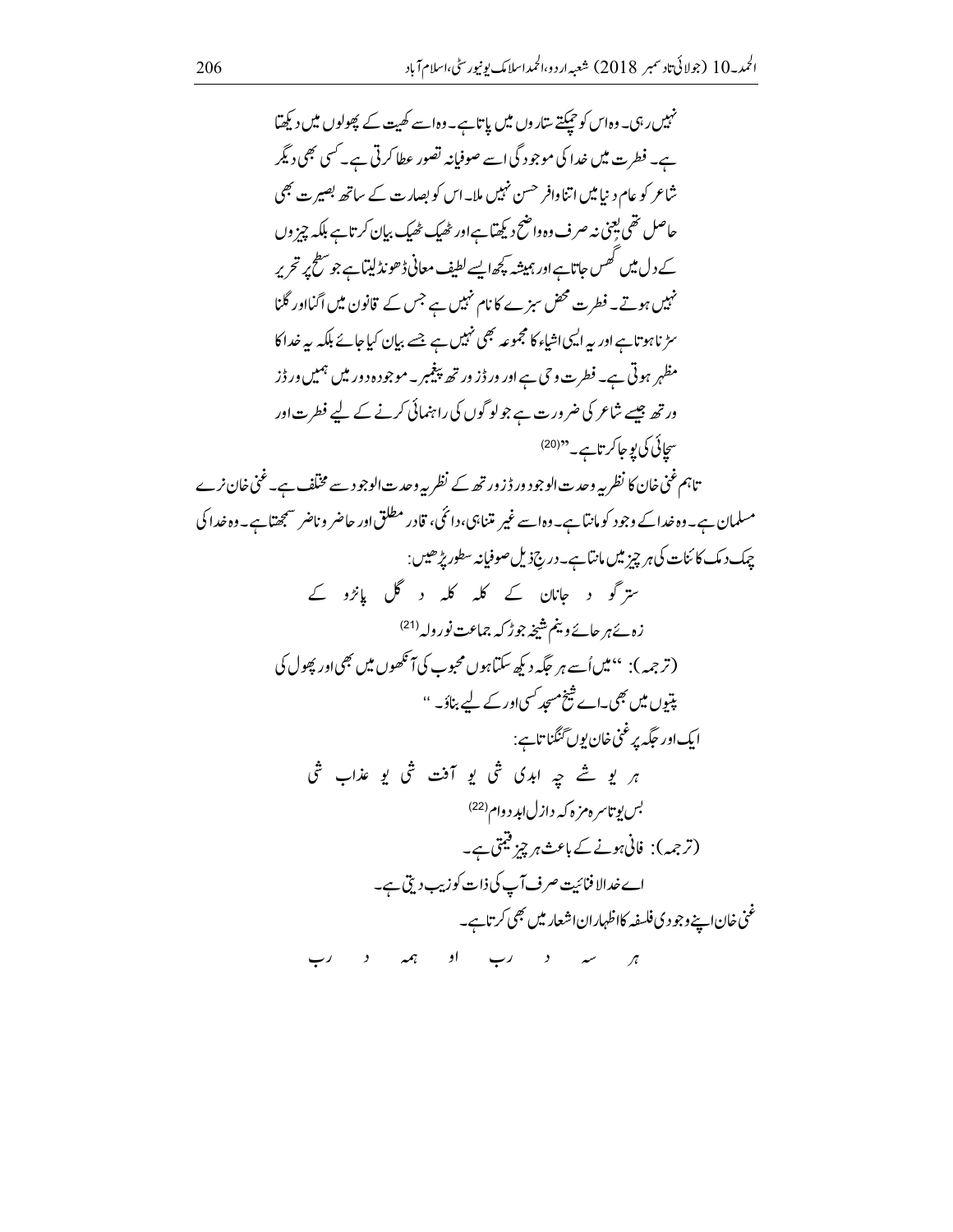تحریک سے متاثر باوجود دو واہش سے جنم لیا ہونے نے تھا۔دوسر کی طرف اگرچہ غنی خان نے انگریز کی رومانوی شعراء کا مطالعہ بھی کیا تھا جس کے اثرات سے بھی وہ ضر ور متاثر ہوئے ہیں تاہم غنی خان کی رومانویت کسی با قاعدہ تحریک کا نتیجہ نہیں تھی بلکہ پشتو شاعری میں بہت پہلے سے پہ اقدار موجود تھیں۔ دومختلف تہذیبوںاور ماحول میں پروان چڑھنے والےان دوعظیم شاعروں میں خیالات، جذبات اوراحساسات کی عجیب وغریب یکسانیت ہمیں حیرت میں ڈال دیتی ہے۔تاہم غنی خان کااُسلوب دوسر وں سے بالکل مخنلف ہے۔ایک اورا نفرادیت پلاختلاف جو ہمیں دونوں کی شاعری میں ملتی ہے وہ بیہ ہے کہ ور ڈز ور تھ کی شاعری زیادہ تر روحانی(Spiritual) ہے جبکہ غنی خان کی شاعر کی زیادہ تر فلسفیانیہ (Philosophical) ہے۔اس کے علاوہ جو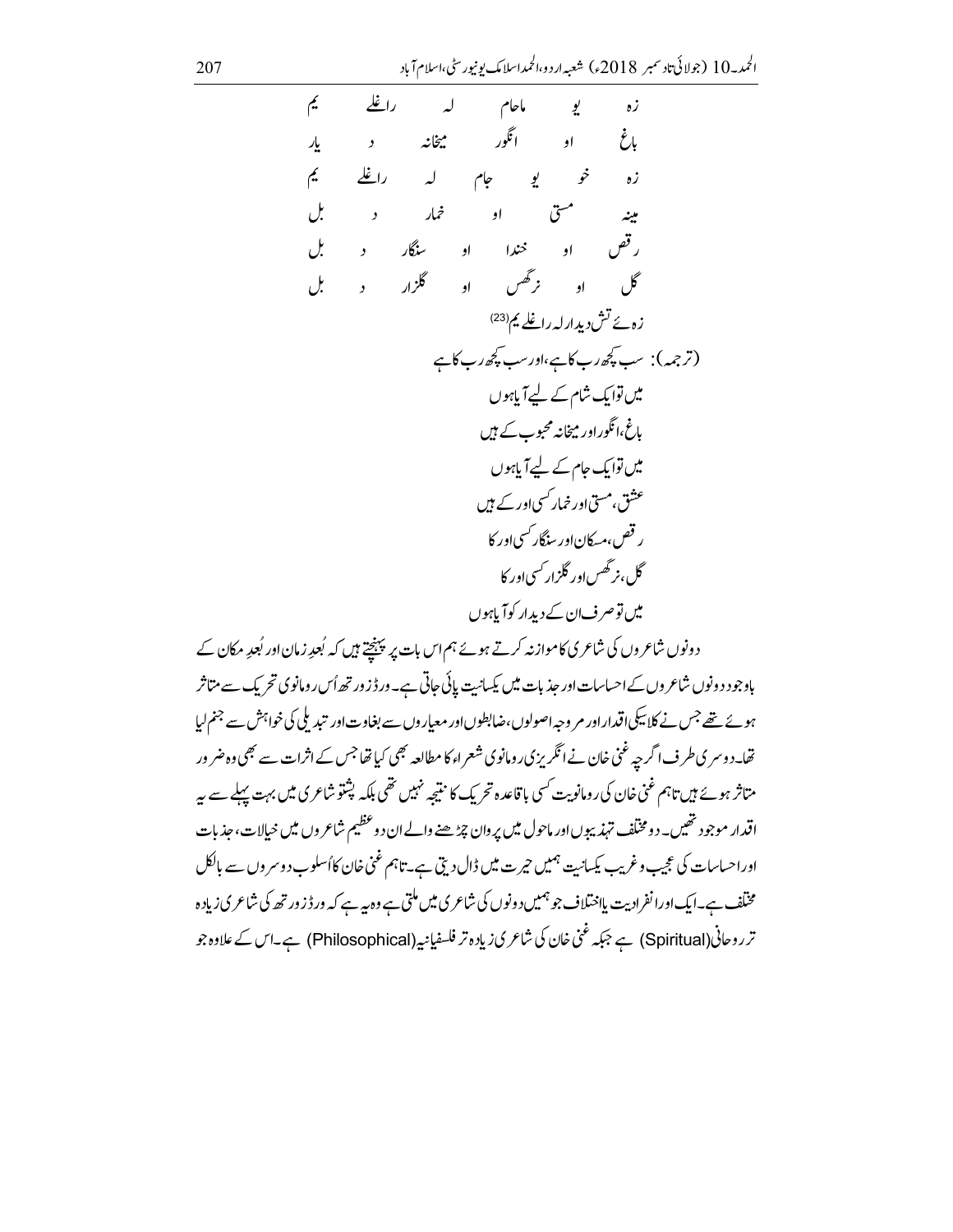ر وانی اور سادگی غنی خان کی شاعر <mark>ی میں پائی جاتی ہے وہ</mark>ور ڈزور تھ کے ہاں اس انداز سے نہیں ملتی۔

$$
\mathsf{q}_{1_{\ell}}\mathcal{L}
$$

- $(4)$ Palgrave, Francis T. The Golden Treasury. London: Macmillan, 1875; Bartleby.com, 1999. www.bartleby.com/106/. [Accessed 12 Mar. 2018].
- Quiller-Couch, Arthur Thomas, Sir. The Oxford Book of English Verse.  $(5)$ Oxford: Clarendon, 1919, [c1901]; Bartleby.com, 1999. www.bartleby.com/101/. [Accessed 15 Mar. 2018]
- Ibid. [17 Mar. 2018]  $(6)$
- $(7)$ Palgrave, Francis T. The Golden Treasury. London: Macmillan, 1875; Bartleby.com, 1999. www.bartleby.com/106/. [Accessed 21 Mar. 2018].
- Shazia Babar, Strains of Romanticism in Abdul Ghani Khan and  $(8)$ John Keats' Poetry: A Comparative Study, Peshawar: Pashto Academy University of Peshawar, 2005, P. 270

- (15) William Wordsworth, The Complete Poetical Works. London: Macmillan and Co., 1888; Bartleby.com, 1999. www.bartleby.com/145/. [17 Mar. 2018].
- (16) Nicholson and Lee. The Oxford Book of English Mystical Verse. Oxford: The Clarendon Press, 1917; Bartleby.com, 2000.www.bartleby.com/236/. [Accessed on 20 Mar. 2018].
- (17) Quiller-Couch, Sir Arthur Thomas .The Oxford Book of English Verse. Oxford: Clarendon, 1919, [c1901]; Bartleby.com, 1999. www.bartleby.com/101/. [Accessed 24 Mar. 2018]